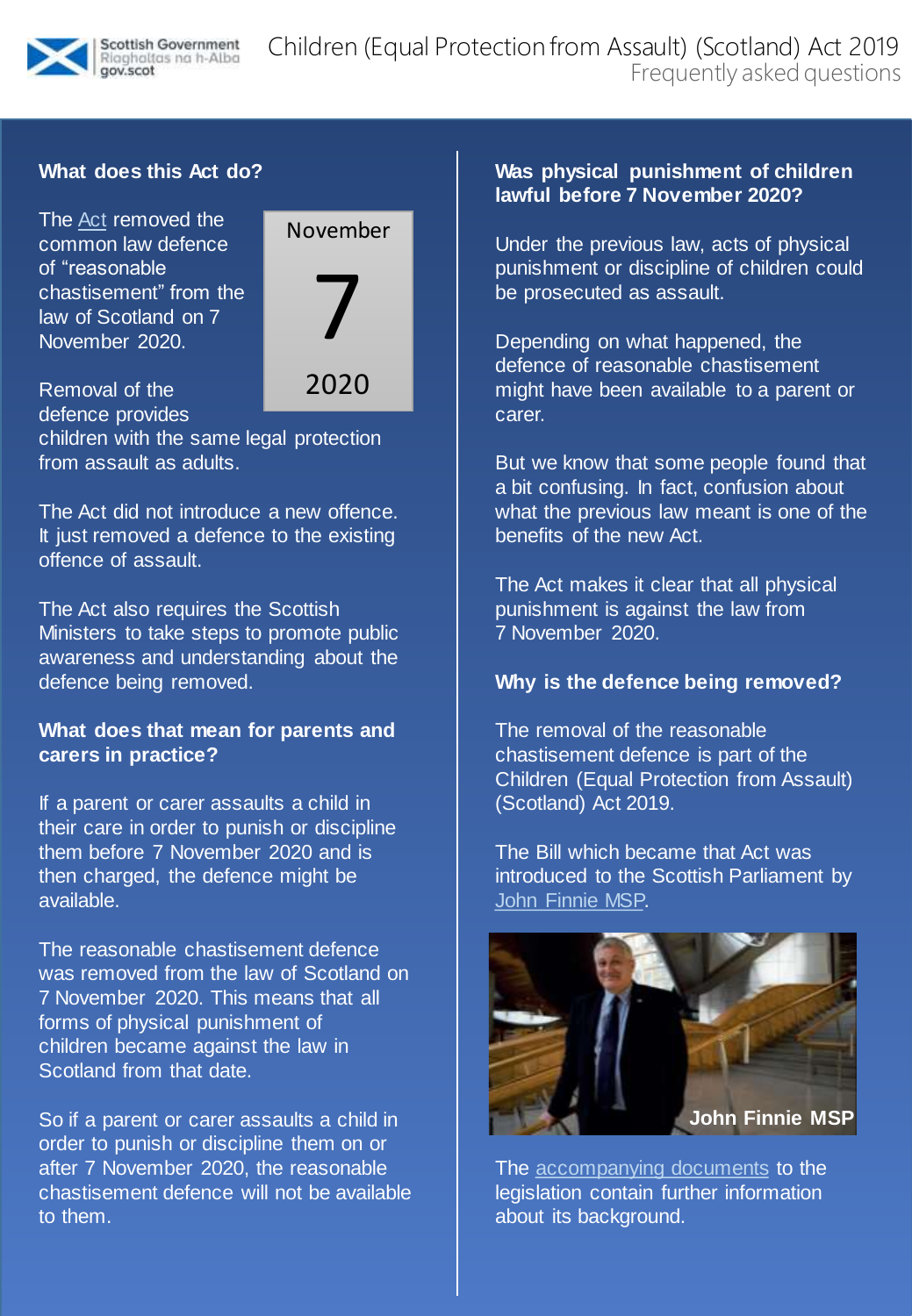

The Scottish Government supports the removal of the reasonable chastisement defence.

This is because of the body of evidence showing that physical punishment is not in the best interests of children.

Physical punishment is harmful, and it is not effective.

Physical punishment can take many different forms. Some examples are:

- smacking
- skelping
- spanking
- slapping

but there are other types too.

# **Does this law mean that lots of parents are going to be charged with assault?**

We've looked at what happened in other countries which made similar changes to their law.

There were not a lot of prosecutions, and we think Scotland will be the same.

In New Zealand, in the five years after the law changed there in a similar way, only five prosecutions for smacking were taken forward.

The New Zealand police have [published](https://www.police.govt.nz/sites/default/files/resources/other-reports/11th-review-section-59.pdf) a report on this five year period.

# **What can parents and carers do if the behaviour of their child is difficult?**

We know it can be challenging being a parent or carer.

And we know that 2020 has had some unique difficulties.

It's ok to feel worried about what's happening. Lots of support is available.

Our [ParentClub](https://www.parentclub.scot/) website contains tried and tested hints and tips like the one below on [coping with being a parent](https://www.parentclub.scot/topics/behaviour/coping-with-parenting?age=3)



We've also published the Family Support [Directory, a searchable list of support](https://www.parentclub.scot/family-support-directory?age=2)  available for families across Scotland.

If talking to someone might help, you can call [Children 1](https://www.children1st.org.uk/help-for-families/parentline-scotland/)st Parentline on **08000 28 22 33**. This is free.

Or you can chat to someone online at [https://www.children1st.org.uk/parentline.](https://www.children1st.org.uk/parentline) This is free too.

# **What should I do if I see someone physically punishing their child?**

You should call **999** to report a crime in progress or if a child or young person is in immediate danger.

You can also call the police on **101** if you think a crime has been committed.

You can also report crimes anonymously to [Crimestoppers](https://crimestoppers-uk.org/give-information/give-information-online/) on **0800 555 111**. They'll pass the information about the crime to the police.

Or you can contact your [local council](https://www.cosla.gov.uk/councils) if you are concerned about harm to a child from physical punishment.